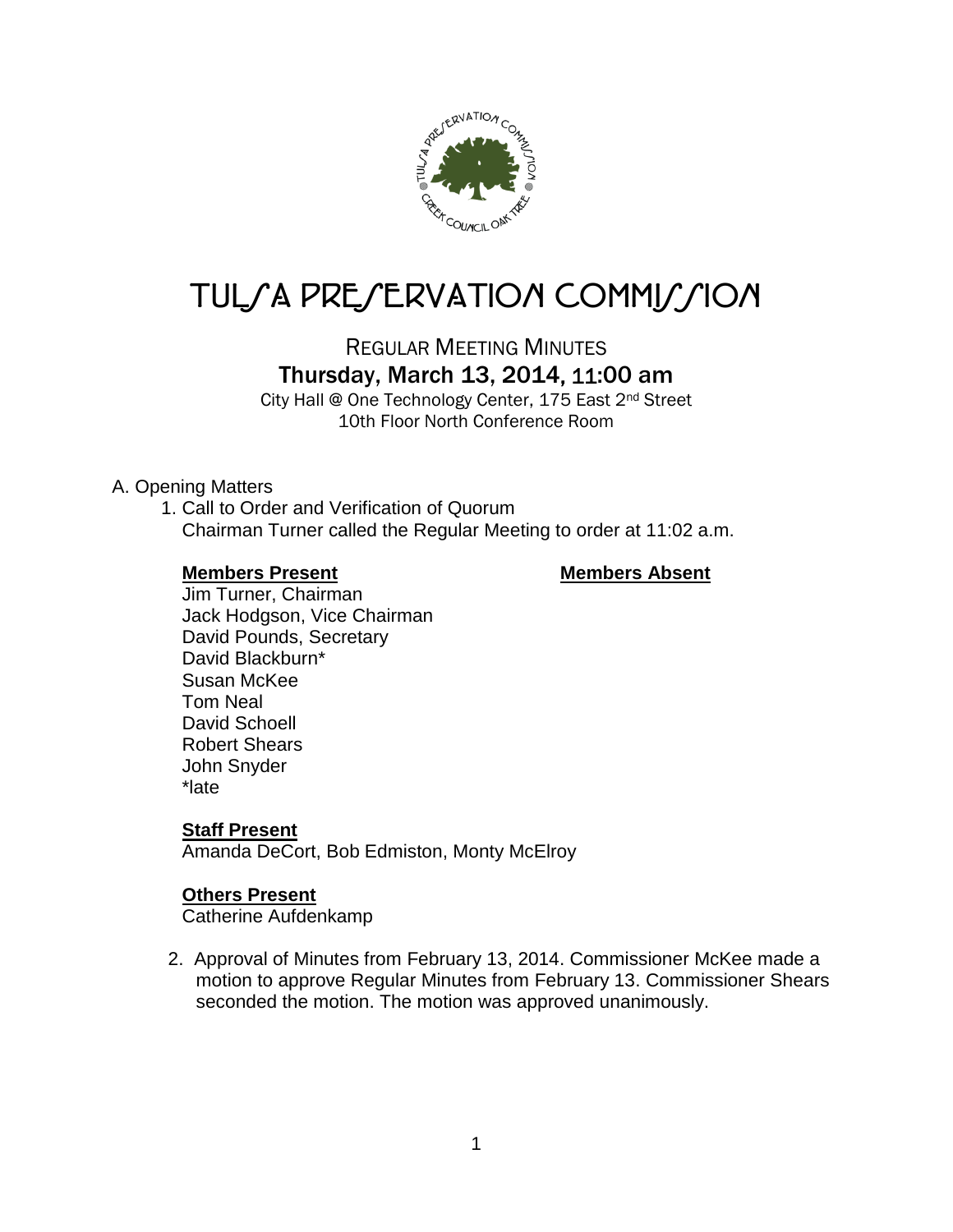#### **Vote: Regular Meeting Minutes from February13, 2014**

| In Favor   | <b>Opposed</b> | <b>Abstaining</b> | <b>Not Present</b> |
|------------|----------------|-------------------|--------------------|
| 1. Hodgson | <b>None</b>    | <b>None</b>       | 1. Blackburn       |
| 2. McKee   |                |                   |                    |
| 3. Neal    |                |                   |                    |
| 4. Pounds  |                |                   |                    |
| $    -$    |                |                   |                    |

- 5. Schoell
- 6. Shears
- 7. Snyder
- 8. Turner
- 3. Disclosure of Conflicts of Interest No one reported a conflict of interest with the proposals on the agenda.
- B. Actionable Items
	- 1. **COA-14-05 / 1001 E. 19th Street** (North Maple Ridge) Applicant: Kevin and Catherine Aufdenkamp COA Subcommittee Review Date: March 6, 2014

Request:

- 1. Remove existing two-story front porch and columns.
- 2. Construct one-story front porch roof and columns according to plans submitted.

Monty McElroy presented Mr. and Mrs. Aufdenkamp's Certificate of Appropriateness application to the Commission and read the applicable guidelines. Ms. Aufdenkamp was present to answer questions.

Commissioner Hodgson offered comments from the COA Subcommittee Report. The applicant made minor changes based on Subcommittee recommendations. The Subcommittee found the application complete and moved it forward.

Commissioner Neal mentioned that the house originally had five porch columns and lattice as shown on a historic postcard. The proposal doesn't include lattice and only four columns. He would prefer that the owners return the home to its original appearance as shown in the historic postcard.

Commissioner Turner said the lattice could be added in the future. He added that the applicant wants to reuse the existing poured concrete bases of the columns that are there now. Commissioner Neal agreed the proposal is certainly better than the awkward two-story porch that presently exists.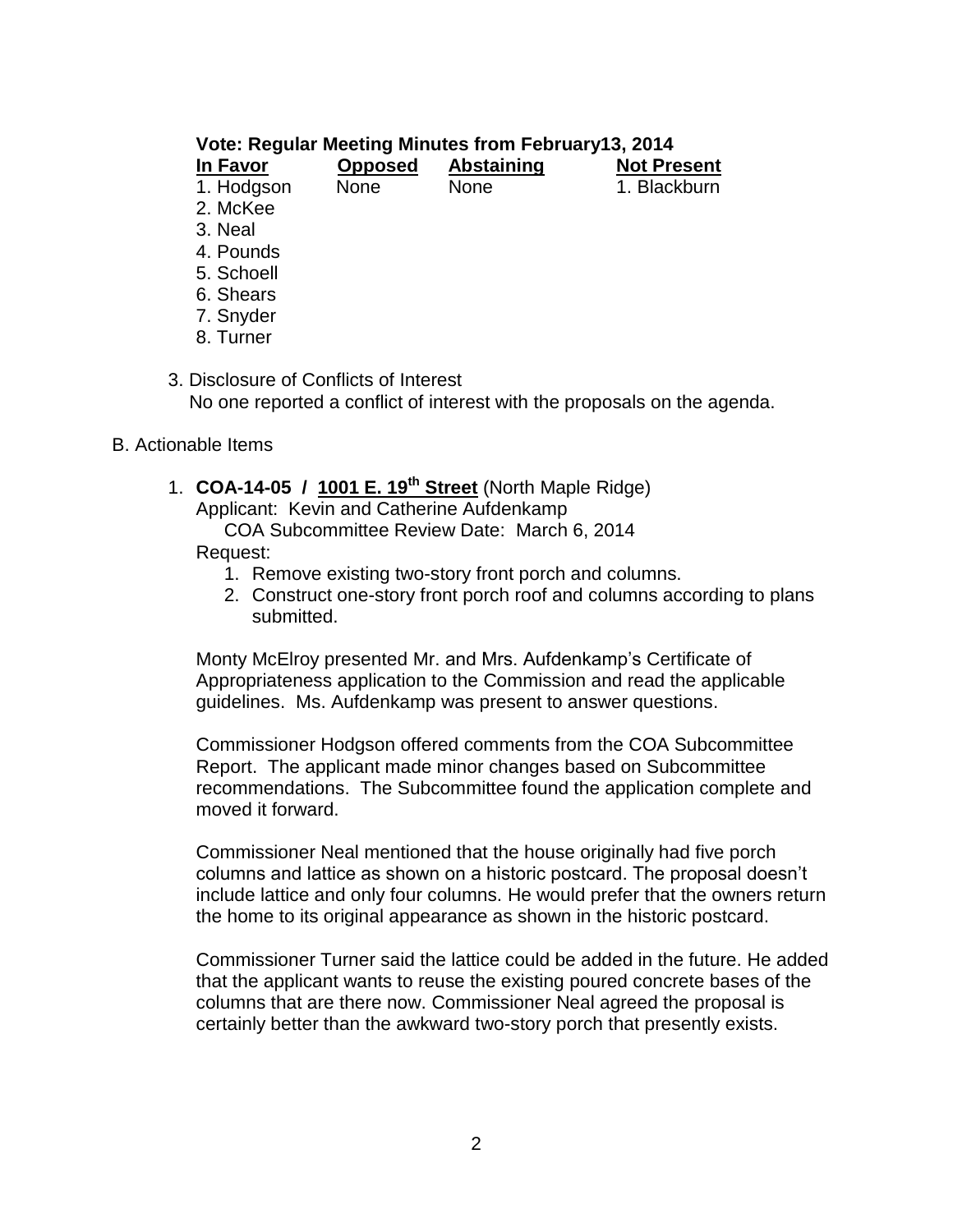Commissioner Hodgson made a motion to approve the application. Commissioner Blackburn seconded the motion. Chairman Turner asked for a vote on the motion.

## **Vote: 1001 E. 19th Street** (North Maple Ridge)

- **In Favor Opposed Abstaining Not Present** 1. Blackburn 1. McKee 1. Neal None
- 2. Hodgson
- 3. Pounds
- 4. Schoell
- 5. Shears
- 
- 6. Snyder 7. Turner
- The motion to approve was approved by majority. Guideline cited: A.6.1, A.6.3, and A.6.4.

### C. Reports

1. Staff

Amanda DeCort mentioned the Storm Window Workshop will be held March 27, 28 and 29. She said the CLC Coordinators meeting is next week and some changes for the program are in the works. She said that due to City budget cuts, the preservation program will go from three full-time staff members to two.

Bob Edmiston mentioned that the BOA upheld the TPC's decision to approve the proposed townhome project at 17<sup>th</sup> and Quincy Avenue and denied the appeal. The BOA expressed confidence in the TPC's decision making.

2. Chair

No report

3. Committees

a) Rules and Regulations No report

#### b) Outreach

Commissioner McKee said an Outreach meeting is being scheduled for March 25 at 3:45.

D. New Business None

#### E. Announcements and Future Agenda Items

Amanda DeCort mentioned that Tulsa Foundation for Architecture is hosting an event at the home of Tom and Susie Wallace on April  $24^{th}$ , and invitations will be